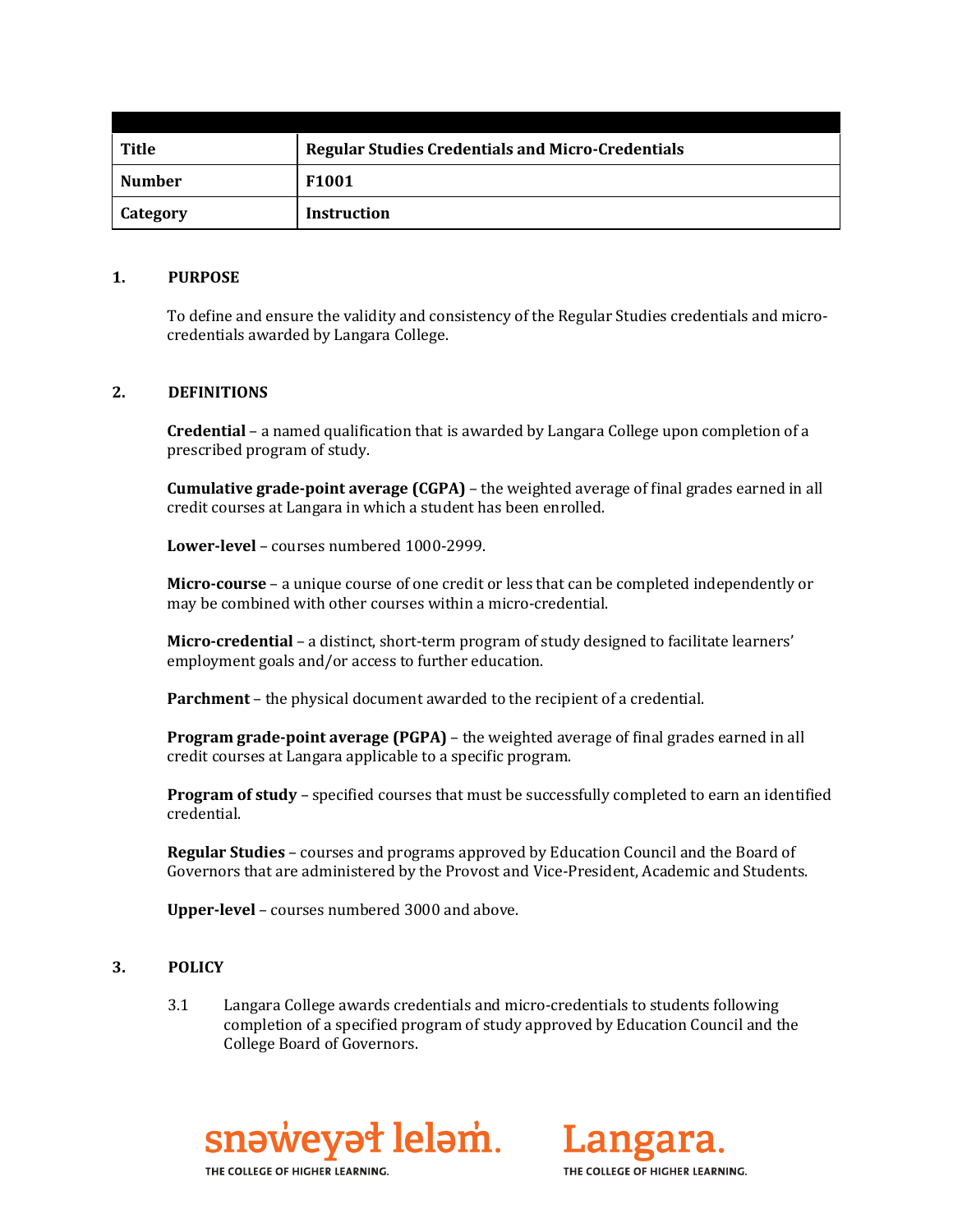3.2 Langara College offers the following types of credentials with the defined minimum standards:

| Post-Degree<br>Diploma         | 31 or more credits of course work with a minimum of 70%<br>of the total being in upper-level courses. Students must<br>have a baccalaureate degree or equivalent for entry and<br>achieve a minimum PGPA of 2.00 to graduate.                                                        |  |
|--------------------------------|--------------------------------------------------------------------------------------------------------------------------------------------------------------------------------------------------------------------------------------------------------------------------------------|--|
| Post-Degree<br>Certificate     | 15 to 30 credits of course work with a minimum of 70% of<br>the total being in upper-level courses. Students must have<br>a baccalaureate degree or equivalent for entry and achieve<br>a minimum PGPA of 2.00 to graduate.                                                          |  |
| <b>Baccalaureate</b><br>Degree | 120 credits of course work with at least 60 credits from lower-<br>level courses and 42 from upper-level courses. Students must<br>meet regular admission requirements for entry and achieve a<br>minimum CGPA of 2.00 to graduate.                                                  |  |
| Associate<br>Degree            | 60 credits of course work with further requirements defined<br>by provincial legislation. The Associate Degree framework is<br>available in the BC Transfer Guide. Students must meet regular<br>admission requirements for entry and achieve a minimum<br>CGPA of 2.00 to graduate. |  |
| Diploma                        | 60 credits of course work. Students must meet regular<br>admission requirements for entry and achieve a minimum<br>CGPA of 2.00 to graduate.                                                                                                                                         |  |
| Certificate                    | 30 credits of course work. Students must meet regular<br>admission requirements for entry and achieve a minimum<br>CGPA of 2.00 tograduate.                                                                                                                                          |  |
| Citation                       | 15 credits of course work. Students must meet regular<br>admission requirements for entry and achieve a minimum<br>CGPA of 2.00 to graduate.                                                                                                                                         |  |

Individual programs may have additional requirements beyond what is defined above. These requirements must be approved by Education Council and published in the College Calendar.

3.3 Langara College offers micro-credentials that are stand-alone, short duration learning experiences that are competency-based, align with industry, employer, community and/or Indigenous community needs, and are assessed and recognized for employment or learning purposes.

| Micro- | Fewer than 15 credits of course work. Students must meet approved                 |  |
|--------|-----------------------------------------------------------------------------------|--|
|        | credential   admission requirements and successfully complete required courses to |  |
|        | receive recognition of micro-credential completion.                               |  |
|        |                                                                                   |  |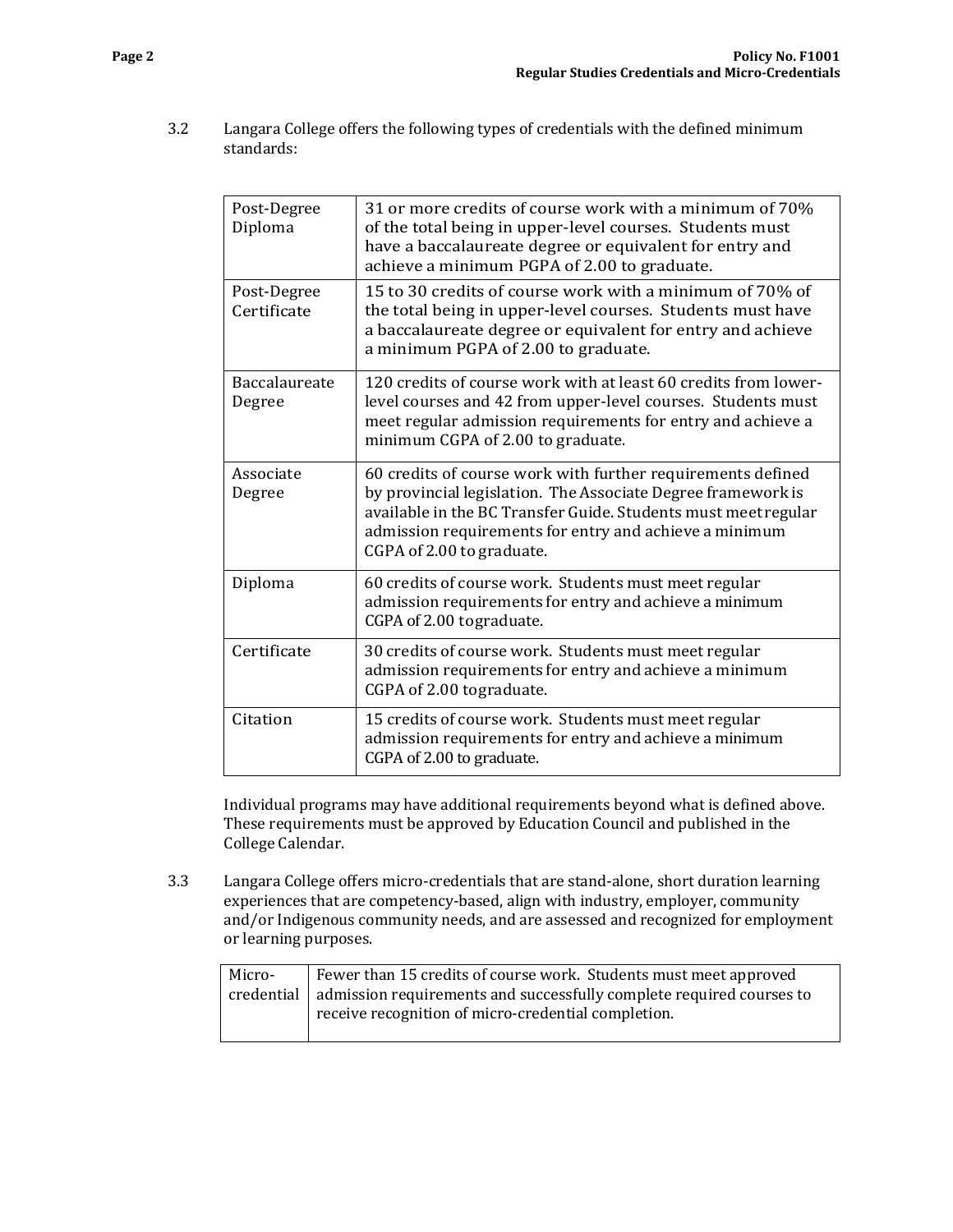- 3.4 The Registrar will maintain:
	- a standard for the official names of credentials and their abbreviations;
	- a standard for the official names of micro-credentials;<br>• a standard for official credential parchments:
	- a standard for official credential parchments;<br>• a standard for official micro-credential recogne
	- a standard for official micro-credential recognition documents;<br>• a list of current, approved programs of study and their official co
	- a list of current, approved programs of study and their official credential name;
	- a list of current, approved micro-credentials and their official names; and
	- criteria for calculating the cumulative grade-point average and the program gradepoint average.

### **Minimum Number of Credits to be completed at Langara College**

- 3.5 To qualify for a credential from Langara College, students are required to complete a minimum of 40% of the credential's course credit at Langara College. An approved Langara College exchange program is exempt from this requirement.
- 3.6 Of the 40% of course credit required for completion of Baccalaureate Degrees, Associate Degrees, Diplomas, and Certificates at Langara College the final course credits must be completed, as stipulated:
	- For a Baccalaureate Degree, 39 of the last 48 credits must be completed at Langara.
	- For a Diploma or Associate Degree, 18 of the last 24 credits must be completed at Langara.
	- For a Certificate credential, 9 of the last 12 credits must be completed at Langara.
	- All credits towards a Post-Degree Diploma must be completed at Langara
	- All credits towards a Post-Degree Certificate must be completed at Langara<br>• All credits towards a Citation must be completed at Langara
	- All credits towards a Citation must be completed at Langara.
	- All credits towards a Micro-credential must be completed at Langara.

### **Multiple Credentials and Micro-Credentials**

- 3.7 A minimum of 50% of credits for a second or subsequent credential of the same level must be new courses that have not been used to satisfy requirements for a previous credential. Approved Langara College micro-credentials are exempt from this requirement.
- 3.8 Cumulative grade-point average calculations will be continuous across all credentials and micro-credentials.

### **Time Limits**

3.9 Education Council may approve time limits for specific programs.

### **Posthumous Credentials**

3.10 Posthumous credentials may be awarded to actively enrolled students who have substantially completed the requirements of their program and for whom successful completion was expected.